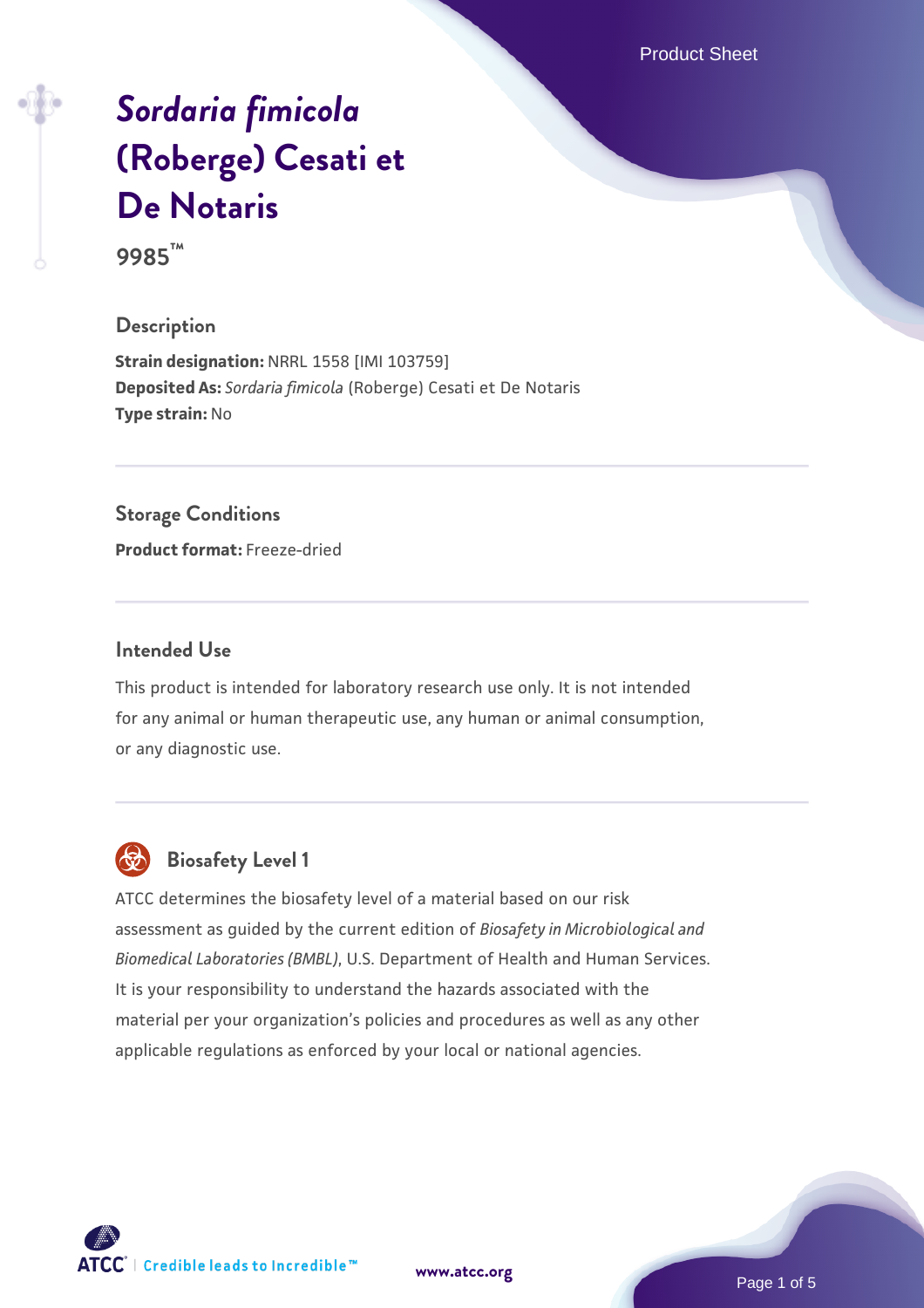### **[Sordaria fimicola](https://www.atcc.org/products/9985) [\(Roberge\) Cesati et De Notaris](https://www.atcc.org/products/9985)** Product Sheet **9985**

ATCC highly recommends that appropriate personal protective equipment is always used when handling vials. For cultures that require storage in liquid nitrogen, it is important to note that some vials may leak when submersed in liquid nitrogen and will slowly fill with liquid nitrogen. Upon thawing, the conversion of the liquid nitrogen back to its gas phase may result in the vial exploding or blowing off its cap with dangerous force creating flying debris. Unless necessary, ATCC recommends that these cultures be stored in the vapor phase of liquid nitrogen rather than submersed in liquid nitrogen.

# **Certificate of Analysis**

For batch-specific test results, refer to the applicable certificate of analysis that can be found at www.atcc.org.

# **Growth Conditions**

**Medium:**  [ATCC Medium 350: Emerson YpSs agar](https://www.atcc.org/-/media/product-assets/documents/microbial-media-formulations/3/5/0/atcc-medium-350.pdf?rev=d31d155d380a449c8b75f2d802bfc573) **Temperature:** 24°C

# **Material Citation**

If use of this material results in a scientific publication, please cite the material in the following manner: *Sordaria fimicola* (Roberge) Cesati et De Notaris (ATCC 9985)

### **References**



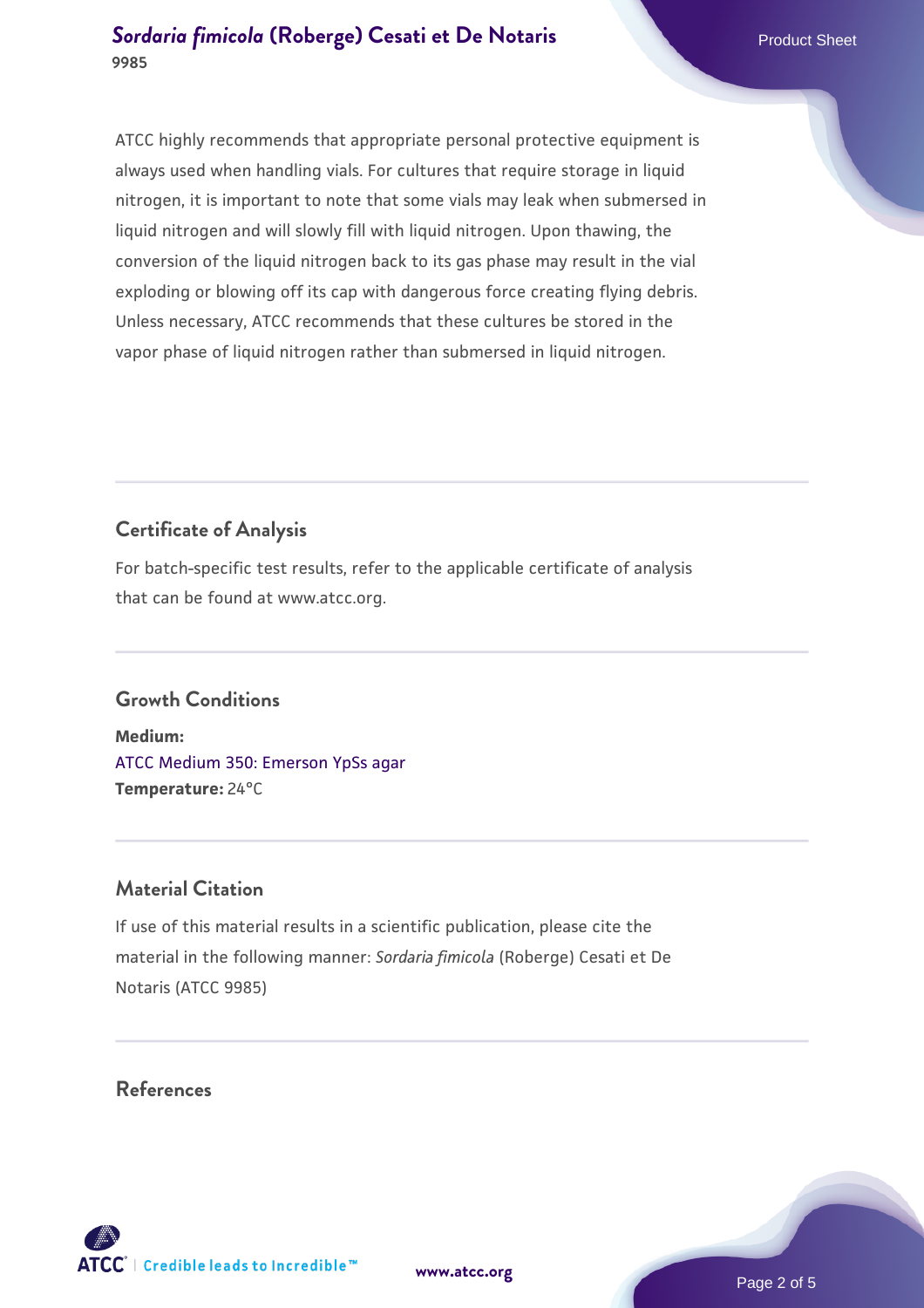#### **[Sordaria fimicola](https://www.atcc.org/products/9985) [\(Roberge\) Cesati et De Notaris](https://www.atcc.org/products/9985)** Product Sheet **9985**

References and other information relating to this material are available at www.atcc.org.

#### **Warranty**

The product is provided 'AS IS' and the viability of ATCC® products is warranted for 30 days from the date of shipment, provided that the customer has stored and handled the product according to the information included on the product information sheet, website, and Certificate of Analysis. For living cultures, ATCC lists the media formulation and reagents that have been found to be effective for the product. While other unspecified media and reagents may also produce satisfactory results, a change in the ATCC and/or depositor-recommended protocols may affect the recovery, growth, and/or function of the product. If an alternative medium formulation or reagent is used, the ATCC warranty for viability is no longer valid. Except as expressly set forth herein, no other warranties of any kind are provided, express or implied, including, but not limited to, any implied warranties of merchantability, fitness for a particular purpose, manufacture according to cGMP standards, typicality, safety, accuracy, and/or noninfringement.

#### **Disclaimers**

This product is intended for laboratory research use only. It is not intended for any animal or human therapeutic use, any human or animal consumption, or any diagnostic use. Any proposed commercial use is prohibited without a license from ATCC.

While ATCC uses reasonable efforts to include accurate and up-to-date information on this product sheet, ATCC makes no warranties or representations as to its accuracy. Citations from scientific literature and patents are provided for informational purposes only. ATCC does not warrant



**[www.atcc.org](http://www.atcc.org)**

Page 3 of 5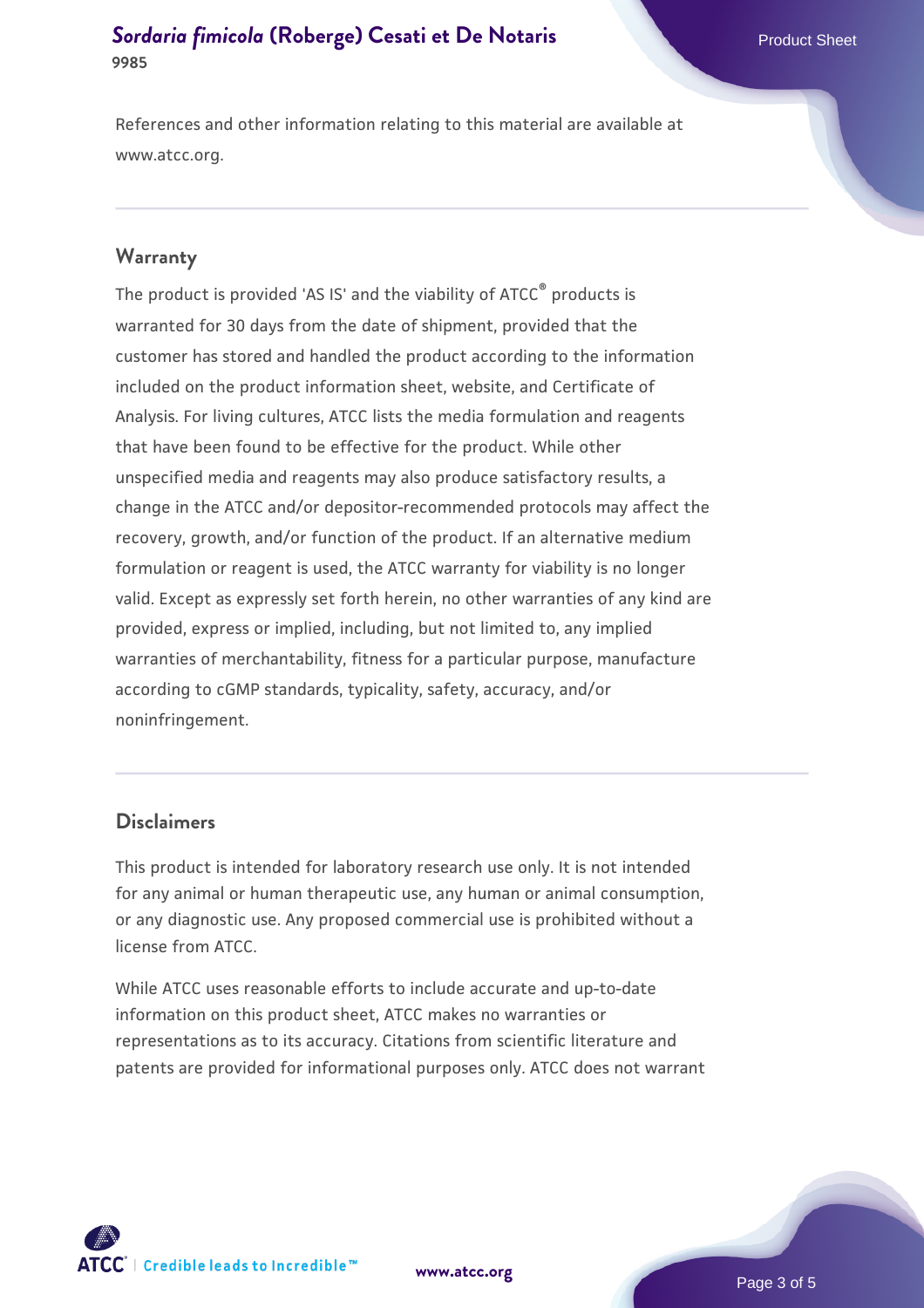## **[Sordaria fimicola](https://www.atcc.org/products/9985) [\(Roberge\) Cesati et De Notaris](https://www.atcc.org/products/9985)** Product Sheet **9985**

that such information has been confirmed to be accurate or complete and the customer bears the sole responsibility of confirming the accuracy and completeness of any such information.

This product is sent on the condition that the customer is responsible for and assumes all risk and responsibility in connection with the receipt, handling, storage, disposal, and use of the ATCC product including without limitation taking all appropriate safety and handling precautions to minimize health or environmental risk. As a condition of receiving the material, the customer agrees that any activity undertaken with the ATCC product and any progeny or modifications will be conducted in compliance with all applicable laws, regulations, and guidelines. This product is provided 'AS IS' with no representations or warranties whatsoever except as expressly set forth herein and in no event shall ATCC, its parents, subsidiaries, directors, officers, agents, employees, assigns, successors, and affiliates be liable for indirect, special, incidental, or consequential damages of any kind in connection with or arising out of the customer's use of the product. While reasonable effort is made to ensure authenticity and reliability of materials on deposit, ATCC is not liable for damages arising from the misidentification or misrepresentation of such materials.

Please see the material transfer agreement (MTA) for further details regarding the use of this product. The MTA is available at www.atcc.org.

# **Copyright and Trademark Information**

© ATCC 2021. All rights reserved. ATCC is a registered trademark of the American Type Culture Collection.

#### **Revision**

This information on this document was last updated on 2021-05-19

#### **Contact Information**



**[www.atcc.org](http://www.atcc.org)**

Page 4 of 5